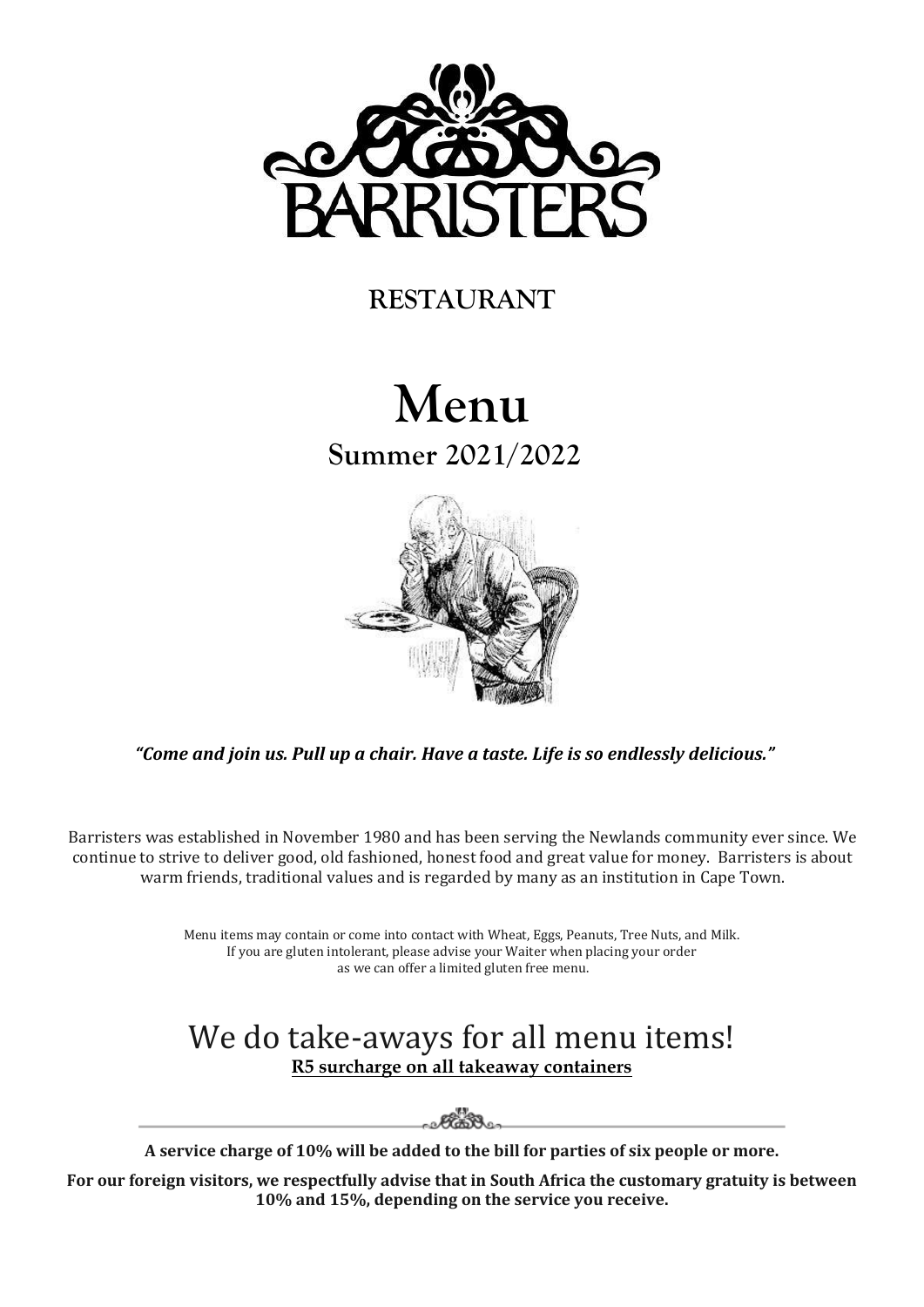**Breakfast** 

**Breakfasts are served from Opening Time until 12:45 every day and includes a serving of Fruit Juice or Tea or Coffee.**

| <b>Bacon &amp; Eggs</b>                                                                                                                                                      | <b>R70</b>       |
|------------------------------------------------------------------------------------------------------------------------------------------------------------------------------|------------------|
| Two eggs, fried, scrambled, poached, or boiled, bacon and toast, with and our home-made jams.                                                                                |                  |
| <b>Mince on Toast</b>                                                                                                                                                        | R 70             |
| Rich savoury mince, served on a slice of toast.                                                                                                                              |                  |
| Shakshuka                                                                                                                                                                    | <b>R80</b>       |
| Traditional Mediterranean spicy tomato relish with eggs and thick cut slices of "South African"<br>chorizo" aka Village Boerewors.                                           |                  |
| <b>Eggs Benedict</b>                                                                                                                                                         | <b>R95</b>       |
| Poached eggs, steaky bacon or spinach and freshly made hollandaise sauce on toasted sourdough.                                                                               |                  |
| <b>Barristers Omelettes</b>                                                                                                                                                  | R 95             |
| Our three egg omelettes with any two fillings (cheddar, tomato, bacon, mushrooms, spinach, feta,<br>chives), it takes time to prepare, so do not order if you're in a hurry! |                  |
| <b>Full English Breakfast</b> Served from 11:00 am to 6:00 pm                                                                                                                | R <sub>120</sub> |
| Two eggs made to order with bacon, grilled tomato, grilled mushrooms and boerewors or pork<br>sausage.                                                                       |                  |

Business Breakfast, Conferences & Functions

<u>e Fados e</u>

Í

*We cater for private functions in our Tudor Room and Courtyard. The ideal venue for a staff meeting.*

*A special menu can be arranged to suit your budget and your tastes, please ask our Duty Manager for more details, or e-mail us o[n info@barristersgrill.co.za](mailto:info@barristersgrill.co.za) for a quote.*

*You can book our deck exclusively for your group breakfast between 8:30 am and 10:30 am. We do require a minimum of 15 people.*

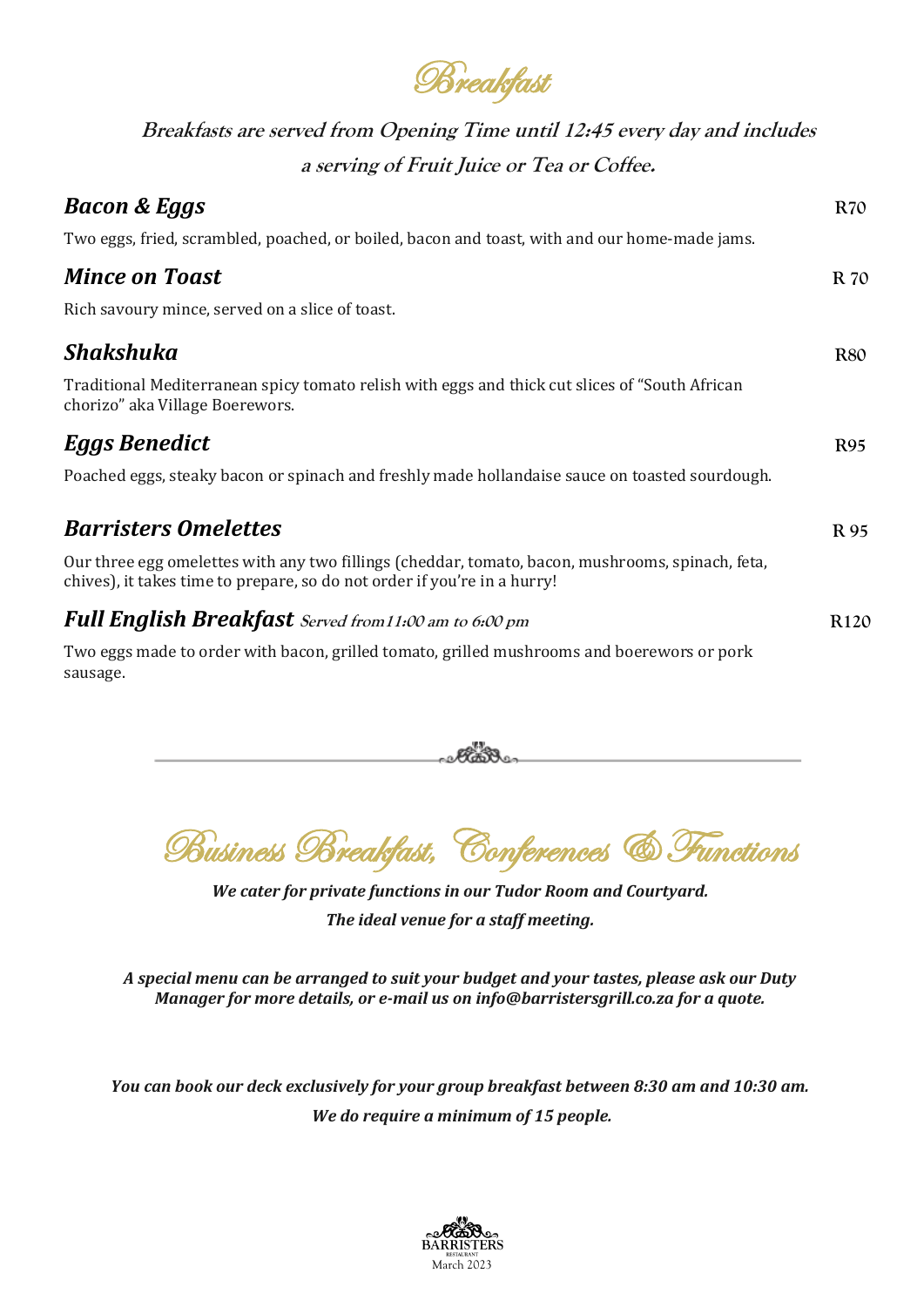**Burgers** & Club Sandwiches

*Prices include a serving of Chips & Onion Rings*

| <b>Regular Burger</b>                                                                                                                                       | <b>R95</b>       |
|-------------------------------------------------------------------------------------------------------------------------------------------------------------|------------------|
| Our homemade beef patty or grilled or crumbed chicken breast, with fresh onion, sliced tomato, free<br>range gherkins and a lettuce leaf to keep Mum happy. |                  |
| Add a sauce of choice: Cheese, Monkey Gland, Madagascar, Mushroom, Roquefort                                                                                | <b>R20</b>       |
| <i>Cheeseburger</i>                                                                                                                                         | R <sub>105</sub> |
| Our regular burger with cheddar, crumbled blue cheese or slices of camembert.                                                                               |                  |
| Vegetarian Mushroom Burger (v)                                                                                                                              | R <sub>105</sub> |
| A giant mushroom, grilled in garlic butter, with onion, tomato, free range gherkins, lettuce,<br>caramelised onions and sliced camembert.                   |                  |
| <b>Club Sandwich</b>                                                                                                                                        | R110             |
| Bacon, cheese, lettuce, tomato and chicken mayo. Toasted on white or brown bread.                                                                           |                  |
| <b>Bacon &amp; Roquefort Burger</b>                                                                                                                         | R115             |
| Regular burger and with bacon and a rich Roquefort sauce.                                                                                                   |                  |
| Lentil & Mushroom Patty (v)                                                                                                                                 | R <sub>125</sub> |
| Regular burger with a vegan patty (mushroom, herb & lentil) fried, not grilled, with Neapolitan sauce.                                                      |                  |
| Parmesan, Chili, Mushroom & Bacon Burger                                                                                                                    | R <sub>130</sub> |
| Regular burger with steaky bacon, grilled mushrooms, parmesan cheese, chilli, thyme after time.                                                             |                  |
| <b>Caramelized Onion, Camembert &amp; Streaky Bacon</b>                                                                                                     | R130             |
| This burger is exactly as described above, inside, and below!                                                                                               |                  |
| <b>Bacon &amp; Avo Burger</b>                                                                                                                               | R135             |
| Regular burger with steaky bacon and avocado slices; not inside, but on top!                                                                                |                  |

#### *Additional Burger Toppings?*

*The list of side orders and extras is on the Chicken and Seafood page.*



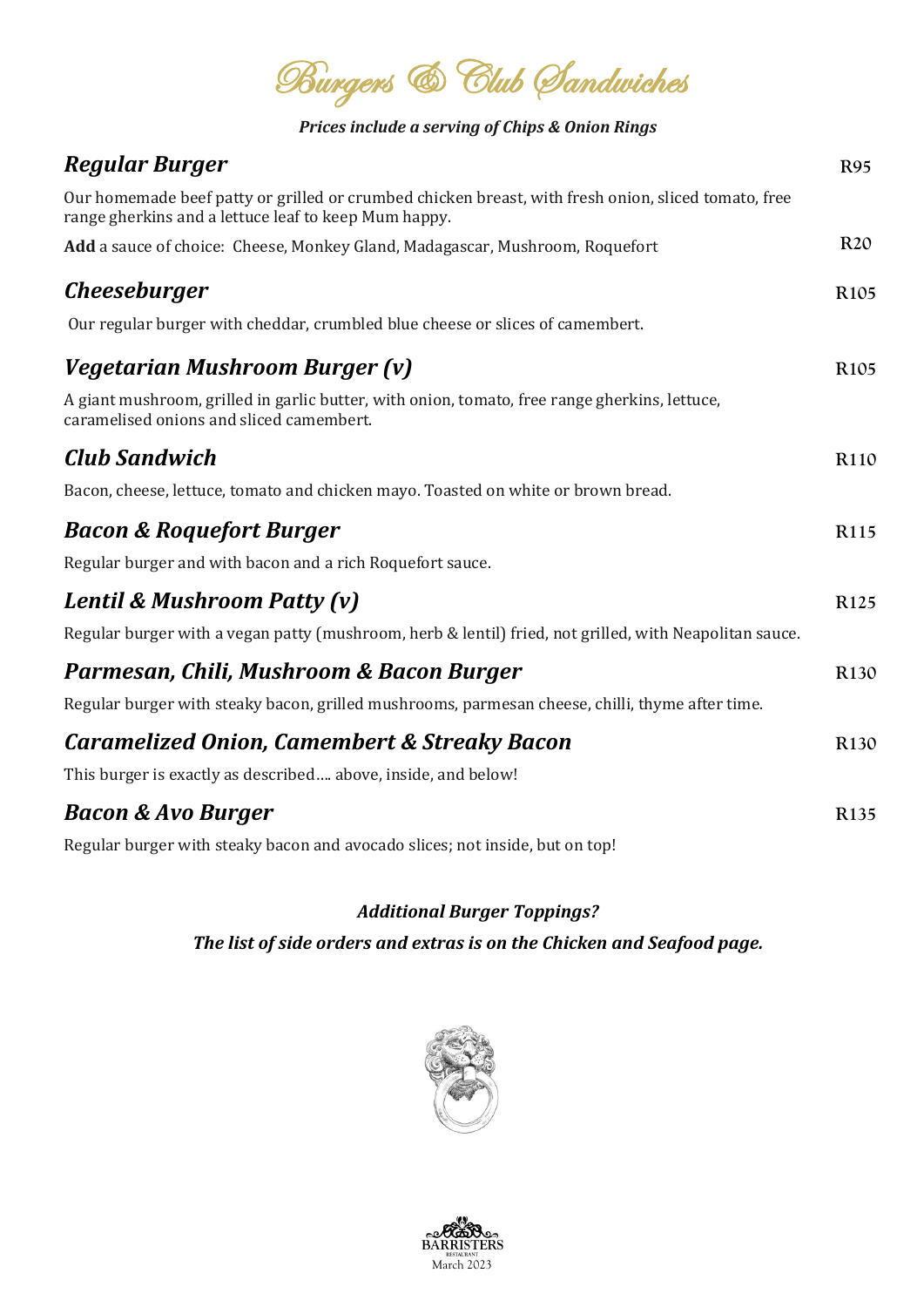| Starters                                                                                          |                  |
|---------------------------------------------------------------------------------------------------|------------------|
| <b>Barristers Tomato Soup</b>                                                                     | <b>R40</b>       |
| Neapolitan styled tomato soup. Served with fresh bread or toasted sourdough.                      |                  |
| <b>Crumbed Mushrooms (v)</b>                                                                      | <b>R75</b>       |
| Crumbed, deep fried and served with tartare sauce.                                                |                  |
| <b>Giant Brown Mushroom</b>                                                                       | <b>R75</b>       |
| A blast from the past – grilled, with Napolitana sauce, creamed spinach and melted goats' cheese. |                  |
| <b>Parma Ham Salad</b>                                                                            | <b>R85</b>       |
| Shaved Parma ham tossed in mixed leaves with fresh garden greens.                                 |                  |
| Perfect with a glass of <i>Boschendal Rose mee</i>                                                |                  |
| <b>Chicken Livers</b>                                                                             | <b>R85</b>       |
| Chicken livers sautéed with smoky bacon, onion, masala spice and cream with homemade bread.       |                  |
| <b>Baked Camembert</b> (V) (Half round or Full round)                                             | R65/R95          |
| Camembert baked in olive oil and rosemary and served with our homemade bread.                     |                  |
| <b>Escargot</b>                                                                                   | <b>R90</b>       |
| Snails, gently pan fried with bacon and garlic butter. Served with our homemade bread.            |                  |
| <b>Patagonian Squid</b>                                                                           | R <sub>105</sub> |
| Squid tubes and tentacles lightly grilled in chili lemon butter, or our masala paste or crumbed.  |                  |

Salads

| <b>Barristers Green Salad</b>                                                                          | <b>R70</b> |
|--------------------------------------------------------------------------------------------------------|------------|
| Lettuce, courgettes, tomatoes, cucumber, sprouts, carrots, olives, avocado, feta, croutons and radish. |            |
| Add any one of: Bacon, Parma Ham, Masala Steak, Grilled Chicken                                        | R55        |
| Roast Veggies & Couscous Salad                                                                         | R95        |
| Vegetables in season tossed in basil pesto, couscous and feta.                                         |            |
| Coleslaw Salad with Pulled Pork or Siracha Chicken                                                     | R85        |
|                                                                                                        |            |

Crisp and delicious.

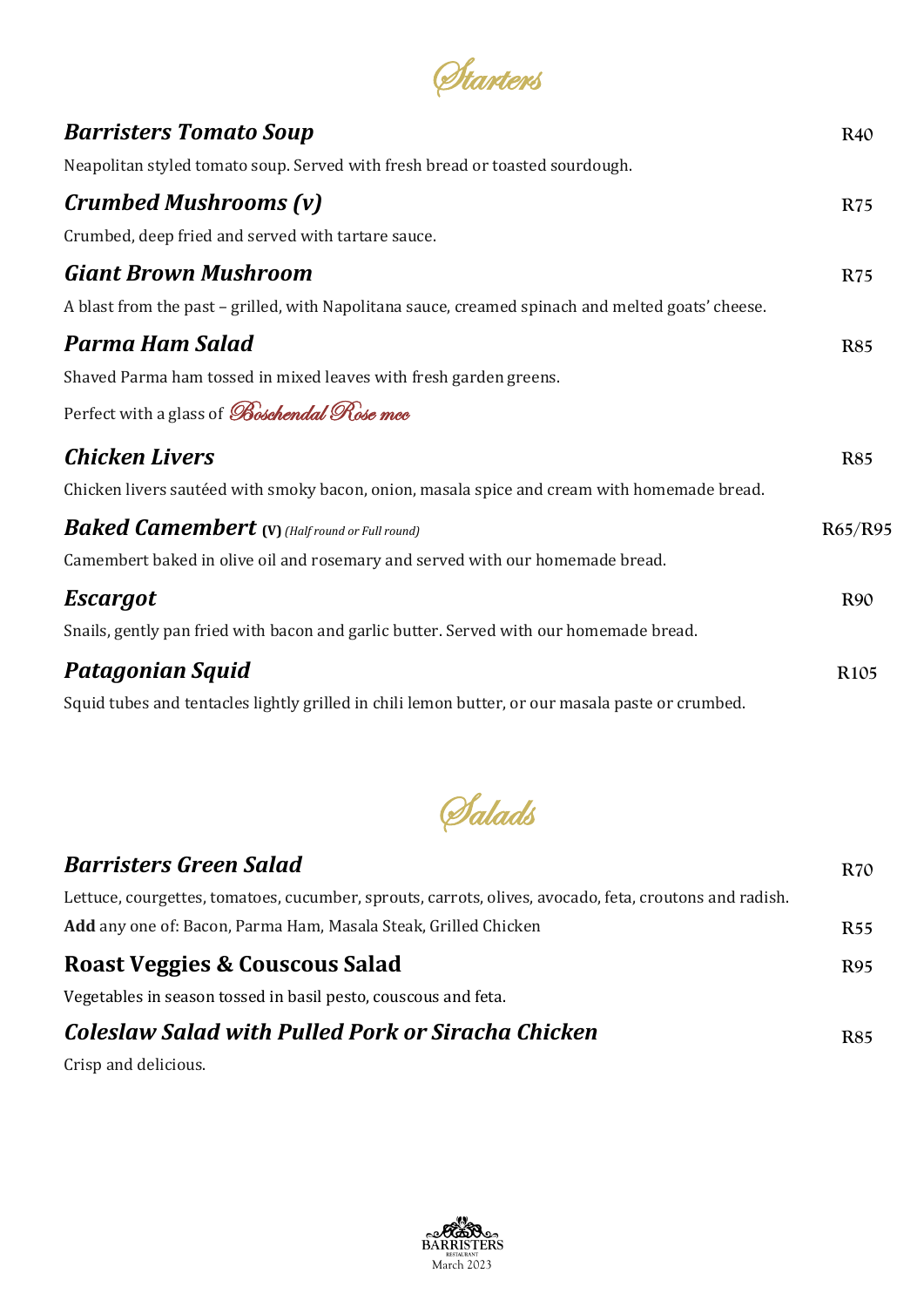Steaks & Grills

#### *The Best of Barristers ~ Our Famous Aged Steak Collection*

Our steaks are supplied by The Village Butcher, direct from farm to fork.

All steaks are aged for a minimum of 30 days to ensure maximum flavour and tenderness.

|                | 200 <sub>g</sub> | 300g             | 500g             |
|----------------|------------------|------------------|------------------|
| <b>Rump</b>    | R <sub>150</sub> | R <sub>195</sub> | R <sub>295</sub> |
| <b>Sirloin</b> | <b>R150</b>      | R <sub>195</sub> | R <sub>295</sub> |
| <b>Fillet</b>  | R <sub>195</sub> | R <sub>270</sub> | R435             |

Speciality Steaks

#### *a cut of your choice from above prepared in the following styles*

| <b>Rosemary Steak</b>                                                                        | <b>R30</b> |
|----------------------------------------------------------------------------------------------|------------|
| Grilled and sprinkled with pan-fried rosemary, olive oil, black pepper and a hint of garlic. |            |
| <b>Brandy Pepper Butter Steak</b>                                                            | <b>R40</b> |
| Grilled and served with Brandy Pepper Butter.                                                |            |
| <b>Barristers Gavel Steak</b>                                                                | <b>R45</b> |
| Grilled and topped with bacon, onion, cream and masala spice.                                |            |
| Livers are optional so please advise us if you do not want livers.                           |            |
| <b>Red Wine and Mushroom Steak</b>                                                           | <b>R45</b> |
| Grilled and served with mushrooms in a red wine sauce.                                       |            |

*Livers are optional so please advise us if you do not want livers***.**

For the Carnivore Connoisseur

| <b>Espetada Steak</b>                                                                             | R <sub>180</sub>                    |
|---------------------------------------------------------------------------------------------------|-------------------------------------|
| Grilled beef cubes, served on a skewer with peppers, onions and a large measure of garlic butter. |                                     |
| <b>Pork Ribs</b> $(300g/600g)$                                                                    | R <sub>125</sub> / R <sub>215</sub> |
| Pork ribs, slow cooked and marinated in our secret rib basting sauce.                             |                                     |
| <b>Lamb Chops</b>                                                                                 | R <sub>2</sub> 10                   |
| Three choice grade loin chops basted, grilled and served with traditional mint jelly.             |                                     |
| <b>Sirloin on-the-Bone</b> 400g                                                                   | R <sub>225</sub>                    |

Added flavour and increased moistness makes for an incredibly tender steak.

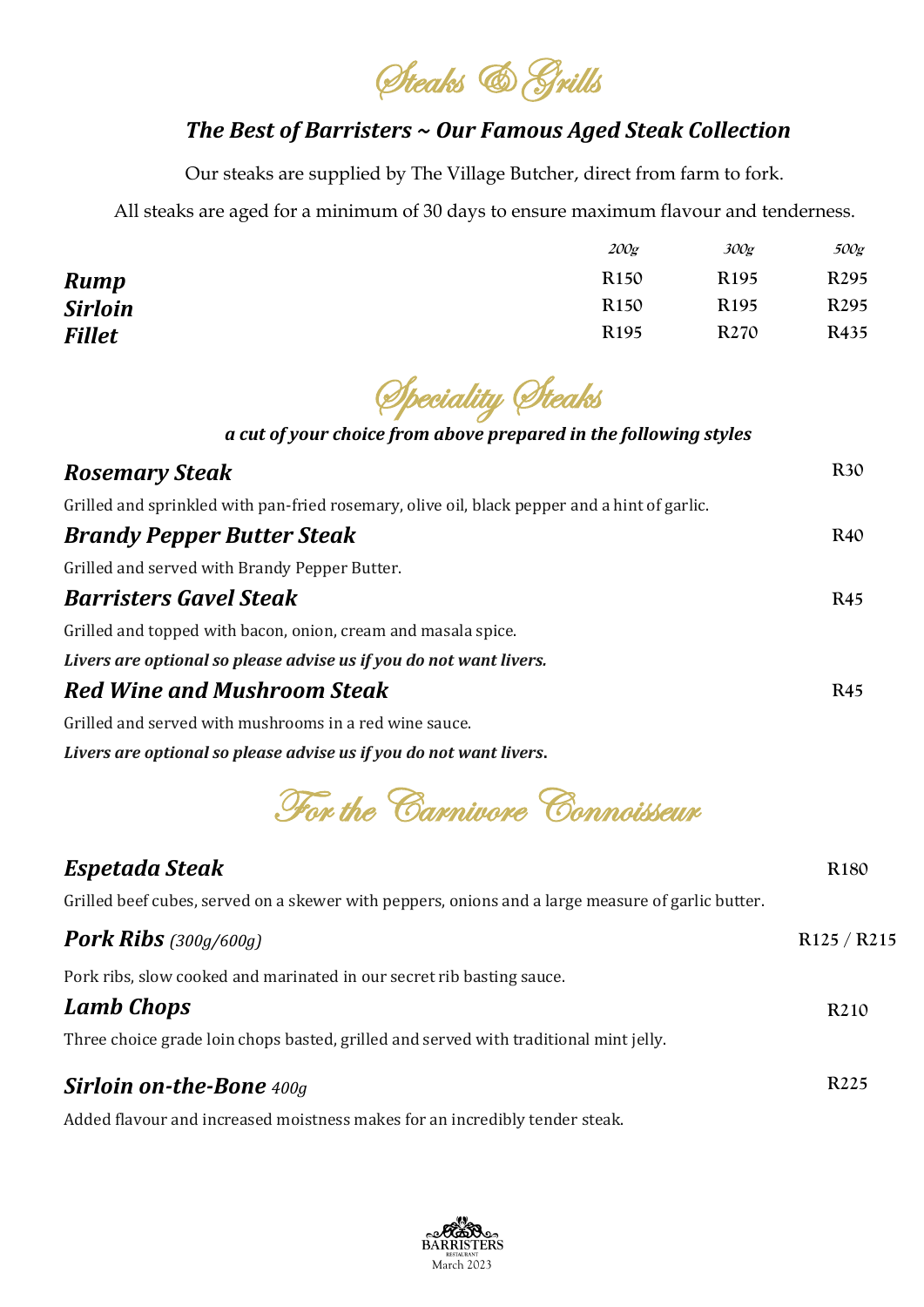Seafood, Chicken & Stir-Fry

**R135**

**R230**

**R155**

**R120**

**R125**

### *Hake & Chips*

Fresh hake, either beer battered and deep fried, or grilled in lemon butter and served with tartare sauce.

#### *Patagonian Squid*

Squid tubes and tentacles lightly grilled in chili lemon butter, or our masala paste or crumbed.

## *Grilled Sole*

East coast sole grilled in lemon butter.



#### *Chicken Schnitzel*

Chicken fillet lightly crumbed with a panko coating and served as a main course with a twist.

#### *Chicken Parmesan*

Fillets of chicken breasts filled with parmesan cheese grilled and served with a tomato basil pesto sauce.

Side Orders, Sauces & Extra Toppings

All of our Main Courses are served with a complimentary portion of any one of the following: Butternut & creamed spinach, roast vegetables, mash, rice, side salad, stir fry vegetables or chips & onion rings.

#### **The following may be ordered as an extra to accompany any item on this menu.**

| Freshly chopped chili                                                                              | R5              |
|----------------------------------------------------------------------------------------------------|-----------------|
| Sauces – Cheese, Garlic Butter, Madagascar, Monkey Gland, Mushroom or Roquefort                    | R <sub>25</sub> |
| Cheddar, feta or crumbled blue cheese                                                              | R <sub>15</sub> |
| Chips, mash, rice or onion rings                                                                   | R <sub>25</sub> |
| Stir fry vegetables, butternut and creamed spinach, roast vegetables, side salad, avocado or bacon | <b>R30</b>      |
| Grilled mushrooms, grilled calamari, beef patty or chicken breast                                  | R45             |



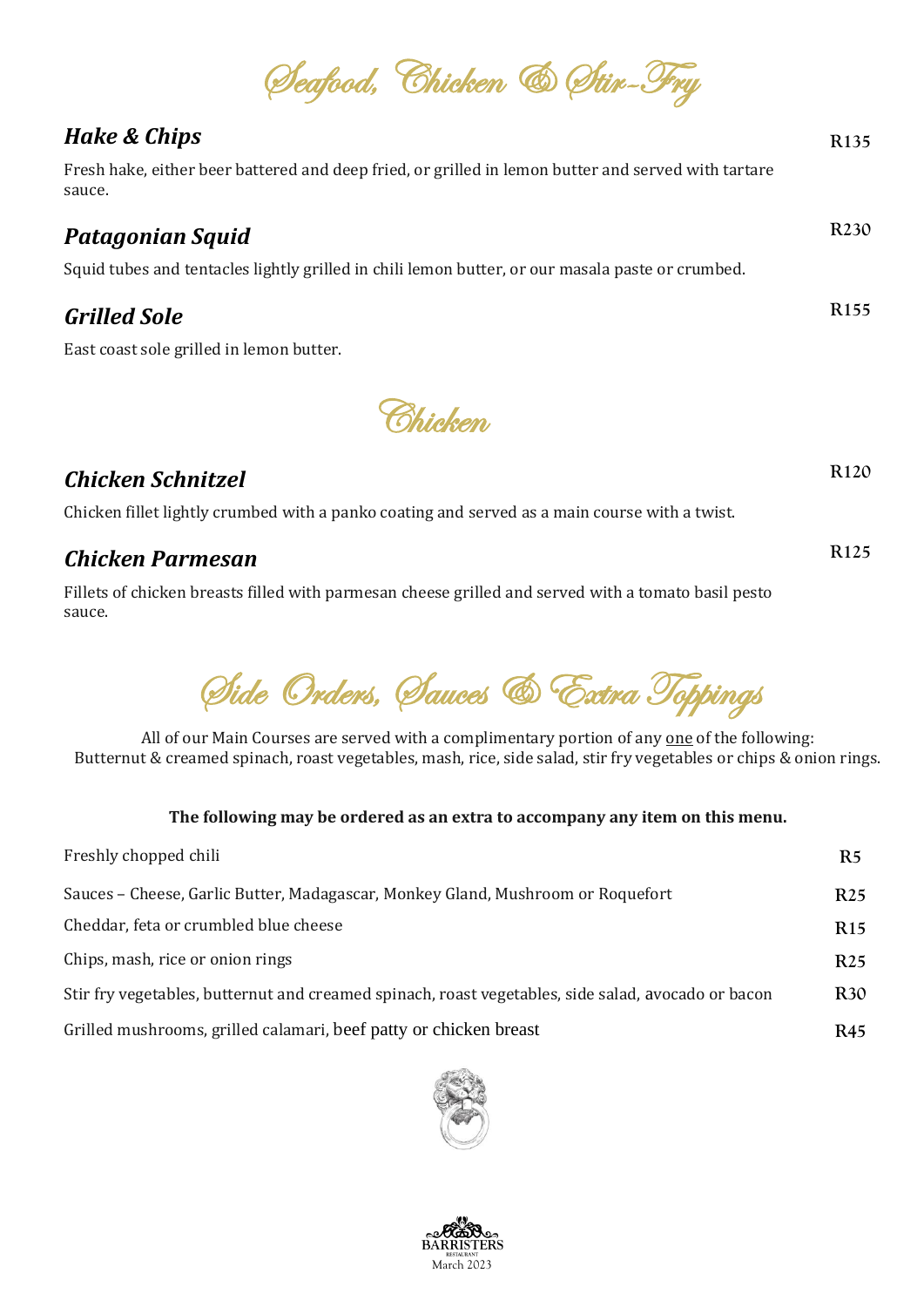| Barristers Hearty Meals |  |
|-------------------------|--|
|                         |  |

**R115**

| Chicken, Beef, Pork or Vegetarian stir fry, tossed with cashew nuts, egg noodles (or rice) and<br>prepared in our Barristers soya sauce. Contains sesame seeds.                   |                  |
|-----------------------------------------------------------------------------------------------------------------------------------------------------------------------------------|------------------|
| <b>Barristers Masala Curry</b>                                                                                                                                                    | R <sub>115</sub> |
| Chicken, Beef or Vegetable - served with egg noodles or rice.                                                                                                                     |                  |
| <b>Pork Schnitzel</b>                                                                                                                                                             | R <sub>125</sub> |
| Crumbed marinated pork with a hint of mustard and herbs.                                                                                                                          |                  |
| <b>Barristers Coq-au-Vin</b>                                                                                                                                                      | R <sub>175</sub> |
| Deboned chicken thighs braised in red wine, onions, carrots, mushroom, bacon and thyme.<br>Presented in our traditional copper pans and served with rice or mash.                 |                  |
| <b>Beef Burgundy</b>                                                                                                                                                              | R <sub>155</sub> |
| Beef Bourguignon is a delicious beef stew with bacon, carrots, onions, red wine, thyme and<br>mushrooms. Presented in our traditional cast iron pot and served with rice or mash. |                  |



| <b>Chicken Mushroom Fettuccine</b>                                                                     | R <sub>110</sub> |
|--------------------------------------------------------------------------------------------------------|------------------|
| Grilled herbed chicken, mushrooms, bacon with olive oil and served with crème fraiche and salsa.       |                  |
| <b>Mushroom Fettuccine (v)</b>                                                                         | R <sub>110</sub> |
| Grilled herbed mushrooms.                                                                              |                  |
| <b>Squid Fettuccine</b>                                                                                | R <sub>125</sub> |
| Roasted vegetables, chili, lemon squid.                                                                |                  |
| <b>Bacon &amp; Spinach Fettuccine</b>                                                                  | R <sub>110</sub> |
| Spinach and bacon, a hint of cream, Barristers napolitana sauce and sprinkled with Parmesan<br>cheese. |                  |
| <b>Fettuccine Carbonara</b>                                                                            | R <sub>110</sub> |
| Smokey bacon, garlic, cream and Parmesan cheese.                                                       |                  |
| <b>Fettuccine Bolognaise</b>                                                                           | R110             |
| Barristers bolognaise sauce.                                                                           |                  |
| Auberaine Au Parmesan (v)                                                                              | R115             |

*Aubergine Au Parmesan (v)*

Layers of aubergine, baby marrows, roast peppers, napolitana sauce, herbs and Parmesan cheese.

Do ask about our Monday Night Special

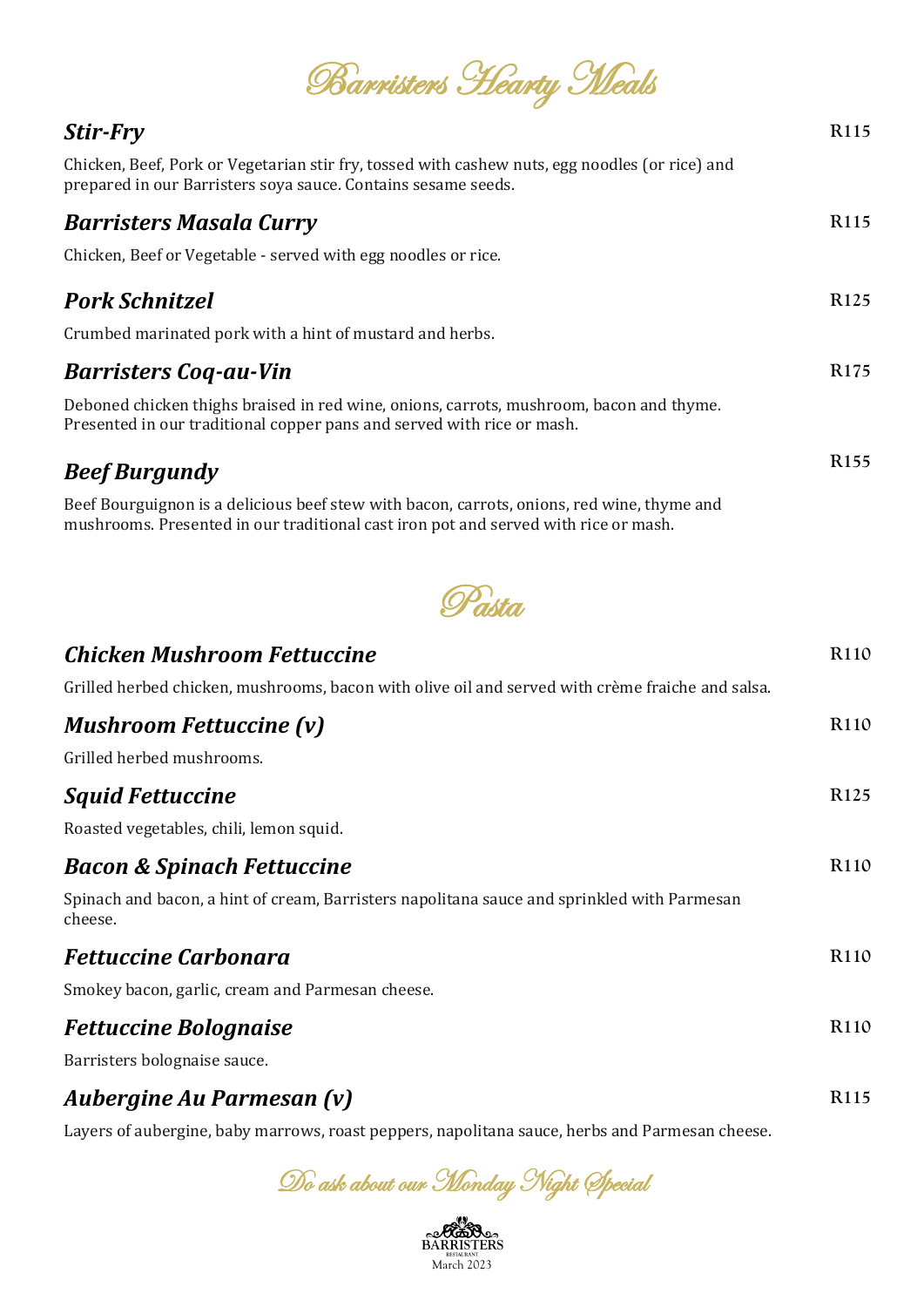Barristers Special Pub Lunches

*We have been serving our ever-popular Pub Lunch Specials since 2011.* **Available between 11 am and 6 pm daily.** 

On Public Holidays we add a R10 overtime premium. Takeaway surcharge R5.

| <b>Chicken, Beef, Pork or Vegetable Stir Fry</b> - With egg noodles or rice                                    | <b>R85</b> |
|----------------------------------------------------------------------------------------------------------------|------------|
| <b>Thai Green Curry</b> - A spicy fragrant Thai styled, coconut curry. With egg noodles or rice                | <b>R85</b> |
| <b>Spaghetti Bolognaise</b>                                                                                    | <b>R85</b> |
| Pasta Carbonara                                                                                                | <b>R85</b> |
| <b>Aubergine Au Parmesan (v)</b>                                                                               | <b>R85</b> |
| <b>Bangers &amp; Mash</b>                                                                                      | <b>R85</b> |
| <b>Chicken Livers</b> - Sautéed with smoky bacon, onions, creamy masala sauce                                  | <b>R85</b> |
| <b>Grilled Herbed Chicken Breast</b>                                                                           | <b>R85</b> |
| <b>Grilled Calamari or Chicken Salad</b>                                                                       | <b>R85</b> |
| <b>Barristers Masala Curry</b> - Chicken, Beef or Vegetable With egg noodles / rice                            | <b>R85</b> |
| Steak, Egg & Chips                                                                                             | <b>R95</b> |
| <b>Fish &amp; Chips</b>                                                                                        | <b>R95</b> |
| <b>Calamari Strips</b>                                                                                         | <b>R95</b> |
| <b>Cottage Pie</b>                                                                                             | <b>R85</b> |
| <b>Chicken Schnitzel</b>                                                                                       | <b>R85</b> |
| <b>Roast Veggies &amp; Couscous Salad</b>                                                                      | <b>R85</b> |
| <b>Pulled Pork or Siracha Chicken &amp; Coleslaw Salad</b>                                                     | <b>R85</b> |
| <b>Parmesan Chicken Wrap</b> - Basil pesto mayo, avocado, lettuce                                              | <b>R85</b> |
| Herbed Chicken Wrap - Grilled, crumbed or masala; avocado, lettuce, mayo, mozzarella                           |            |
| <b>Toasted Sandwiches</b>                                                                                      |            |
| Mature Cheddar, Cheese & Tomato, Chicken Masala or Chicken Mayo on toasted sourdough, white<br>or brown bread. | R 75       |
| <b>Open Sandwiches</b>                                                                                         | <b>R85</b> |

Rare Rosemary Steak or Grilled Herb Chicken on toasted sourdough, white or brown bread.